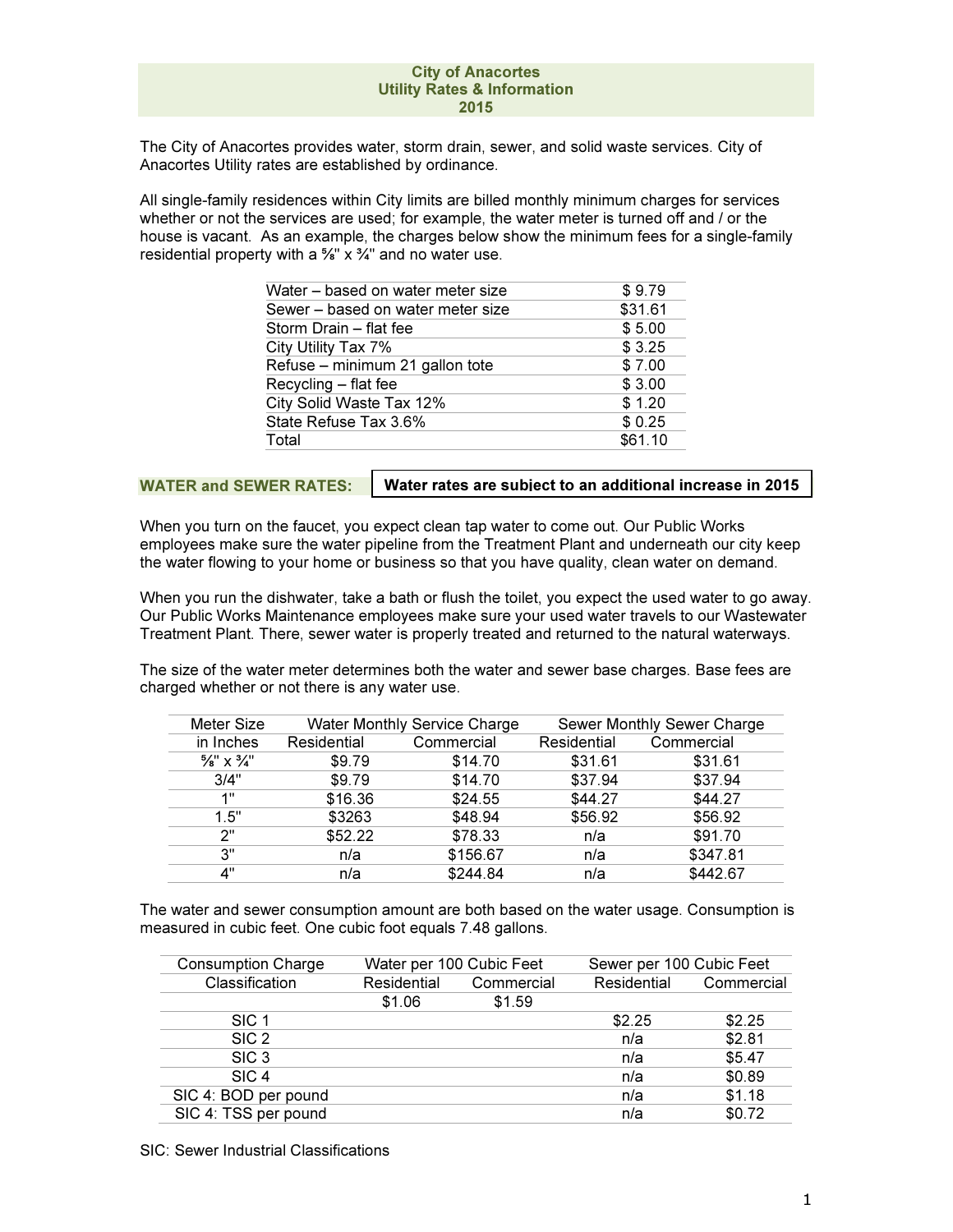BOD / TSS: Biochemical Oxygen Demand / Total Suspended Solids

Sewer consumption charges are based on water use, assuming that most water that comes in through the water meter goes out through the City sanitary sewer system.

Single Family Residential Sewer "Cap":

Many homes use more water during the warmer summer months that is not discharged through the sewer, mostly due to yard watering. Because that water use increase does not increase the sewer use, the City sets a "cap" on sewer consumption charges. The cap is calculated by taking the water use for November, December, January and February and dividing it by four. This average, along with the sewer base charge, determines the sewer maximum charge, which is applied to the account for 12 months, beginning in April. Adjustments due to leaks or misreads during the averaging period are factored in.

| Average Winter Water Use - AWWU   |         |         |         |                                                           |                     |
|-----------------------------------|---------|---------|---------|-----------------------------------------------------------|---------------------|
|                                   |         |         |         | Meter Size 0-600 CF 601-800 CF 801-1,000 CF 1001-1,500 CF | Over 1.500 CF       |
| in Inches                         |         |         |         |                                                           |                     |
| $\frac{5}{8}$ " x $\frac{3}{4}$ " | \$45.16 | \$49.67 | \$54.19 | \$65.47                                                   | No Limit/Actual Use |
| 3/4"                              | \$50.48 | \$54.91 | \$59.33 | \$70.40                                                   | No Limit/Actual Use |
| 1"                                | \$57.81 | \$62.32 | \$66.84 | \$78.13                                                   | No Limit/Actual Use |

 $\overline{AB}$   $\overline{B}$   $\overline{AB}$   $\overline{B}$   $\overline{B}$   $\overline{B}$   $\overline{B}$   $\overline{B}$   $\overline{B}$   $\overline{B}$   $\overline{B}$   $\overline{B}$   $\overline{B}$   $\overline{B}$   $\overline{B}$   $\overline{B}$   $\overline{B}$   $\overline{B}$   $\overline{B}$   $\overline{B}$   $\overline{B}$   $\overline{B}$   $\overline{B}$   $\overline{B}$   $\overline{$ 

#### STORM DRAIN

Whenever it rains or the snow melts, the water flows over the land surface heading to the nearest lake, storm water pond or ditch, carrying with it debris and pollution. This commonly is referred to as storm water runoff and the city has a legal responsibility to manage surface water in the community. Wherever you live in the community, surface water affects everyone in Anacortes.

The monthly fee for storm drain funds the operation, maintenance and administration of the city stormwater utility. Each residential unit (ERU) is equivalent to two thousand square feet. Commercial properties may be charged for additional ERUs based on their impervious surface area.

| Single Family Residential (flat fee) | \$5.00 |
|--------------------------------------|--------|
| Commercial per ERU per Month         | \$5.00 |

## **RECYCLING**

The City of Anacortes currently contracts with Republic Recycling (1-800-942-5965) for residential recycling service. Our recycling company provides a 32, 64, or 96-Gallon recycling tote.

The monthly fee includes weekly pickup of the tote, but you may put out additional recycling at no extra charge.

| Residential per month (flat fee) | \$3.00 |
|----------------------------------|--------|
| Multi-Family per Unit per month  | \$2.50 |

#### REFUSE

When you set your City issued trash totes out each week, you expect them to be emptied. Our Solid Waste employees help to make sure your household is free of stinky trash and potential health risks. This division provides this public health service as well as other services that keep our city and your neighborhood clean.

The City of Anacortes provides refuse totes in two sizes: 21 gallon and 32 gallon. Totes are picked up weekly.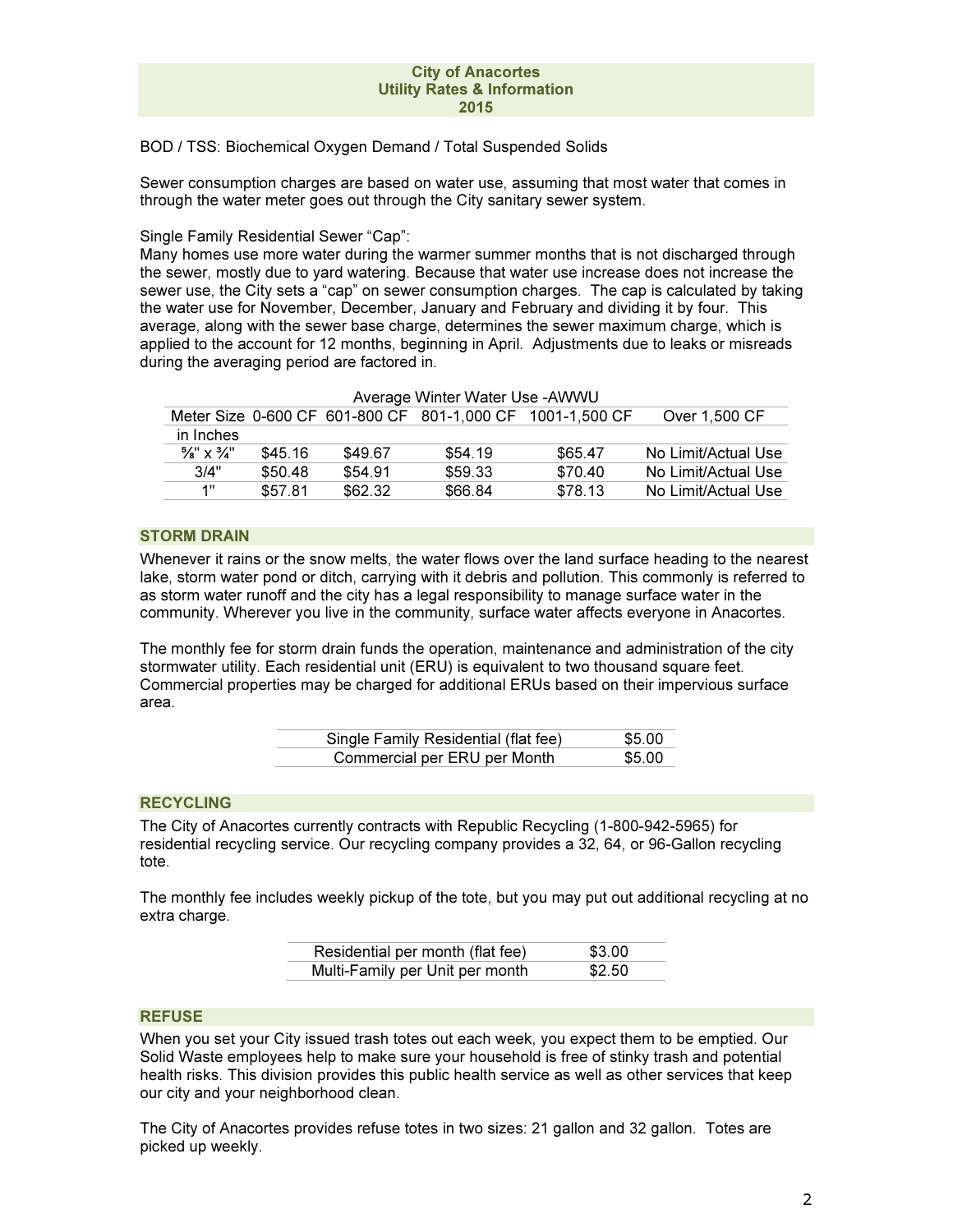| Number & Size of Totes | Residential per Month | <b>Commercial per Month</b> |  |
|------------------------|-----------------------|-----------------------------|--|
| 1 21-Gallon            | \$7.00 (minimum)      | \$7.00                      |  |
| 2 21-Gallon            | Not Available         | $$14.00$ (duplex only)      |  |
| 32-Gallon              | \$13.00               | \$13.00                     |  |
| 2 32-Gallon            | \$23.00               | \$23.00                     |  |
| 3 32-Gallon            | \$33.00               | \$33.00                     |  |
| 4 32-Gallon            | Not Available         | \$43.00                     |  |
| 5 32-Gallon            | Not Available         | \$53.00                     |  |

# ADDITIONAL REFUSE

Place extra refuse in pre-paid "City Garbage Bags": blue, heavy-duty 32-Gallon capacity bags available for purchase at City Hall and various retail outlets throughout Anacortes.

Please call the Solid Waste Department at 360-293-1921 for information on changing your can size or number of pick-ups, Special Hauls, Appliance Removal, Saturday "U-Haul," Free Cleanup days, and Holiday pick-up schedules.

| City Garbage Bags per Bag     | \$2.50  |
|-------------------------------|---------|
| Special Haul per cubic yard   | \$30.00 |
| <b>Refrigerated Appliance</b> | \$30.00 |
| Non-refrigerated Appliance    | \$20.00 |
|                               |         |

## Dumpsters - Permanent

Commercial accounts are eligible to have permanent refuse dumpster. Prices below are for one scheduled pick up per week (minimum).

Please call the Solid Waste Department at 360-293-1921 for information on changing your container size, number of weekly pick-ups or requesting extra pick-ups.

| <b>Container Dimensions</b> | <b>Monthly Rate</b> | <b>Extra Pick Ups</b> |
|-----------------------------|---------------------|-----------------------|
| 28"L x 72"W x 35"H          | \$92.00             | \$23.00               |
| 35"L x 72"W x 38"H          | \$113.00            | \$28.25               |
| 44"L x 72"W x 45"H          | \$155.00            | \$38.75               |
| 66"L x 72"W x 61"H          | \$310.00            | \$77.50               |
| 71"L x 72"W x 75"H          | \$413.00            | \$103.25              |
|                             |                     |                       |

#### Dumpsters - Temporary

A signed contract and pre-payment of Delivery Fee is required.

The Delivery Fee includes set-up, removal and applicable taxes. Daily fees and extra pick-ups billed to property utility account.

Please call the Solid Waste Department at 360-293-1921 for pick-up/empty and removal.

| Daily Rental Fee - not billed for delivery and removal days | \$1.25                      |              |                |
|-------------------------------------------------------------|-----------------------------|--------------|----------------|
|                                                             |                             |              |                |
| <b>Container Size</b>                                       | <b>Container Dimensions</b> | Delivery Fee | Extra Pick Ups |
| 1.5 Cubic Yard                                              | 28"L x 72"W x 35"H          | \$90.78      | \$54.88        |
| 2 Cubic Yard                                                | 35"L x 72"W x 38"H          | \$106.86     | \$62.56        |
| 3 Cubic Yard                                                | 44"L x 72"W x 45"H          | \$126.88     | \$79.88        |
| 6 Cubic Yard                                                | 66"L x 72"W x 61"H          | \$184.68     | \$129.88       |
| 8 Cubic Yard                                                | 71"L x 72"W x 75"H          | \$223.22     | \$163.22       |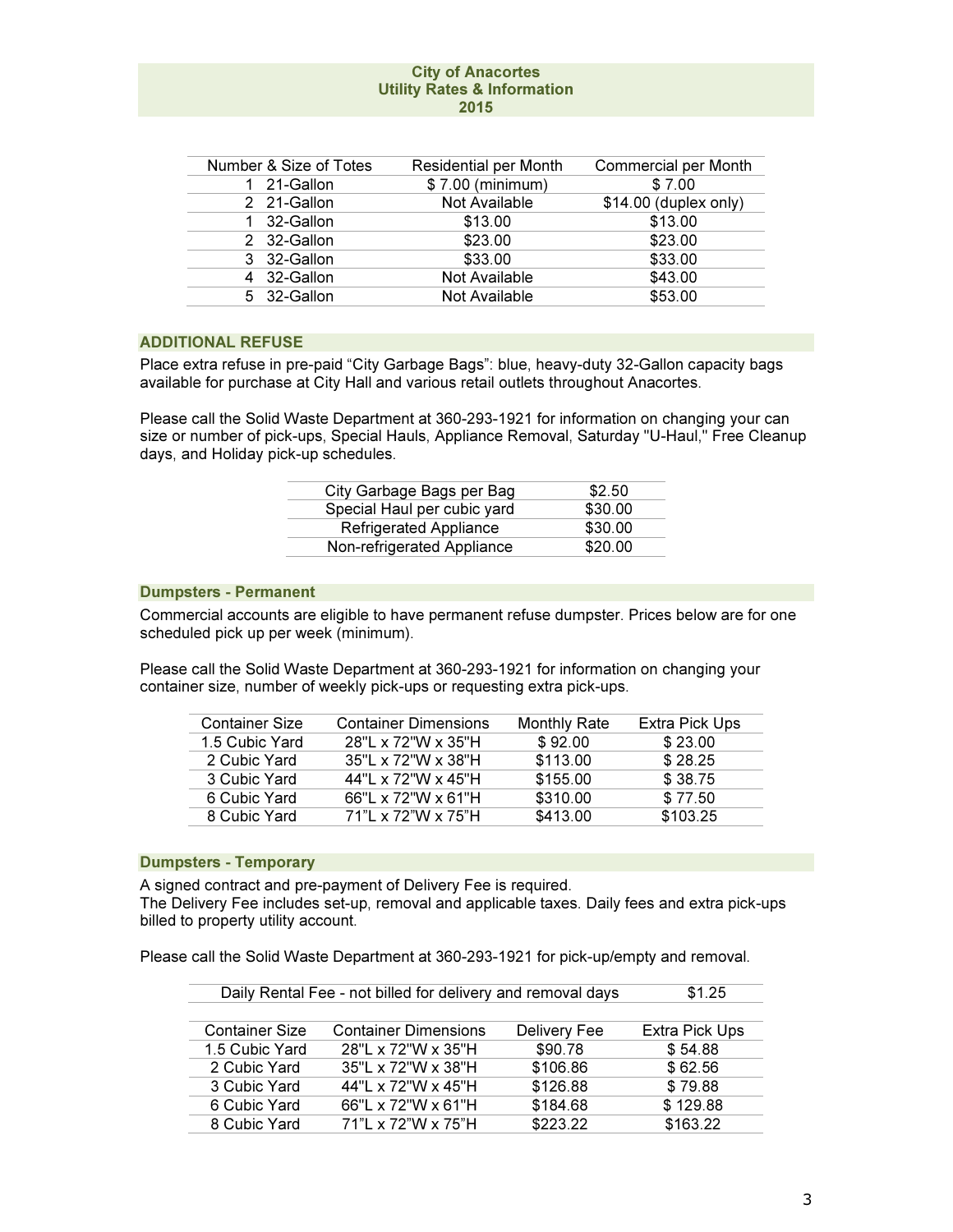## Outside City Limits

Accounts outside the city limits served by city water are also assessed a 50% surcharge on top of the total water charge. Solid waste and sanitary sewer services are not available outside of City limits.

## Irrigation Meter

Irrigation meters are billed for water base fees and consumption only. Irrigation meters are billed at residential rates for single-family residential property; otherwise, they are billed at commercial rates. Irrigation meters that serve a common area are billed at commercial rates.

### Water leaks

The customer is responsible for repairs on the house side of the meter. If you suspect a leak on the City's side of the meter box, or if you need assistance locating your meter box, please contact the Water Maintenance Department at (360) 293-1921.

After repairs have been made, you may be eligible for an adjustment on your City Utility bill. "Leak Account Review Application" with details and requirements are available online or at City Hall.

## Vacant Rate

If your home will be vacant for more than 90 days but less than one year with no water use, you may be eligible to have refuse and recycling charges removed from your bill for that period. "Vacant Rate Applications" with details and requirements are available online or at City Hall.

## Utility Billing

Billing statements cover service for the full calendar month. Bills are mailed out by the 15th of the following month and are due on the last business day of each month. The due date is printed on the bill. If you make a payment after the due date, the next billing statement may include the past due balance.

### Payment Options

Cash payments, as well as payments by check, Discover Card, MasterCard and Visa, can be made at the Utility payments desk, second floor, City Hall Municipal Building at 904 6th Street, corner of 6th St and Q Ave, behind the US Post Office.

Payments by check can be sent to our mailing address at City of Anacortes, PO Box 410, Anacortes, WA 98221-0410. City of Anacortes utility payments by check may be mailed in the envelope included with your billing statement. Check payments may also be deposited in our secure drop box located in our north parking lot at 5th Street and Q Avenue. Do not mail cash or place cash in the payment drop box.

You may apply to have your city utility bill deducted directly from your checking or savings account. Applications are available online or at City Hall.

You can pay by telephone at no extra charge through our secure automated telephone payment system powered by Paymentus Corporation, please call (855) 288-4093. You may pay by check, Discover Card, MasterCard, or Visa.

Click here to make a one-time online payment or to schedule regular monthly payments powered by Paymentus Corporation at no extra charge. You may pay by check, Discover Card, MasterCard, or Visa.